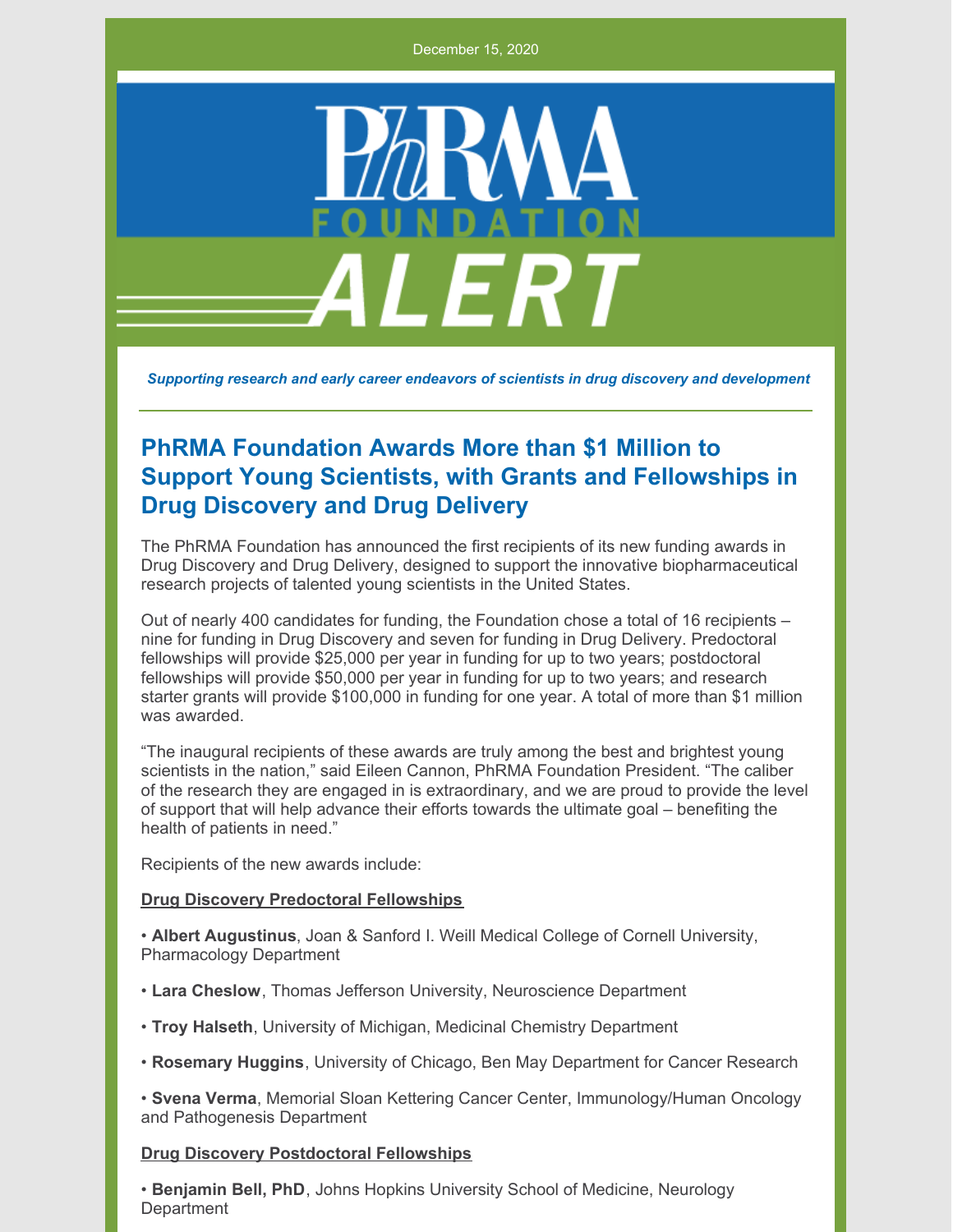• **Joseph Brown, PhD**, Massachusetts Institute of Technology

## **Drug Discovery Research Starter Grants**

• **Jessica Fortin, DVM, PhD**, Michigan State University, Pathobiology and Diagnostic Investigation Department

• **Srividya Swaminathan, PhD**, Beckman Research Institute of the City of Hope, Department of Systems Biology

### **Drug Delivery Predoctoral Fellowships**

• **Lindsay Johnson**, University of Texas Southwestern Medical Center, Biomedical Engineering Department

• **Madeleine Landry**, Oregon State University, College of Pharmacy

• **Kelly Schwinghamer**, University of Kansas Center for Research Inc., Pharmaceutical **Chemistry** 

• **Natalie Smith**, The University of North Carolina at Chapel Hill, Pharmaceutical Science

## **Drug Delivery Postdoctoral Fellowship**

• **Dana Moseson**, Purdue University, Industrial and Physical Pharmacy

## **Drug Delivery Research Starter Grants**

• **Young Hye Song, PhD**, University of Arkansas, Biomedical Engineering

• **Scott Wilson, PhD**, Johns Hopkins School of Medicine, Biomedical Engineering

"Drug Discovery remains an essential component of health care in the United States - upon which so much of the nation's hope for medical cures rests," said Terry L. Bowlin, PhD, Advisory Committee Chairman and Chief Executive Officer of Microbiotix, Inc., who led the selection process for the Drug Discovery award candidates. "In our review of the many outstanding candidates for funding, we were impressed with their talent and dedication – and we are confident that our final recipients will make meaningful, lasting contributions to this important field."

"Drug Delivery continues to evolve in an environment in which our understanding of human physiology is rapidly accelerating," said Michael J. Hageman, PhD, Advisory Committee Chairman and Valentino J. Stella Distinguished Professor in the Department of Pharmaceutical Chemistry at the University of Kansas, who led the selection process for the Drug Delivery award candidates. "The Foundation's gifted Drug Delivery award recipients will undoubtedly contribute significant advances to our ability to safely and effectively deliver new and promising therapies to patients."

The two new grant-funding categories, announced by the Foundation last May, are part of its recent shift in mission, intended to help shape a new era of interdisciplinary research and drug development. The Foundation's new mission, strategic goals and funding priorities have restructured the Foundation's focus to encompass a broader interdisciplinary scope across the drug development spectrum.

The Foundation's new categories have been established in a way that realigns them more closely with the needs of a fast-changing drug-development environment and in support of innovative research efforts emerging across the pharmaceutical industry – shifting from a skill- and discipline-based emphasis to a broader, interdisciplinary approach.

For more information about these and other funding available from the PhRMA Foundation, please visit [www.phrmafoundation.org](http://www.phrmafoundation.org) or email [jwestphal@phrmafoundation.org.](mailto:jwestphal@phrmafoundation.org.)